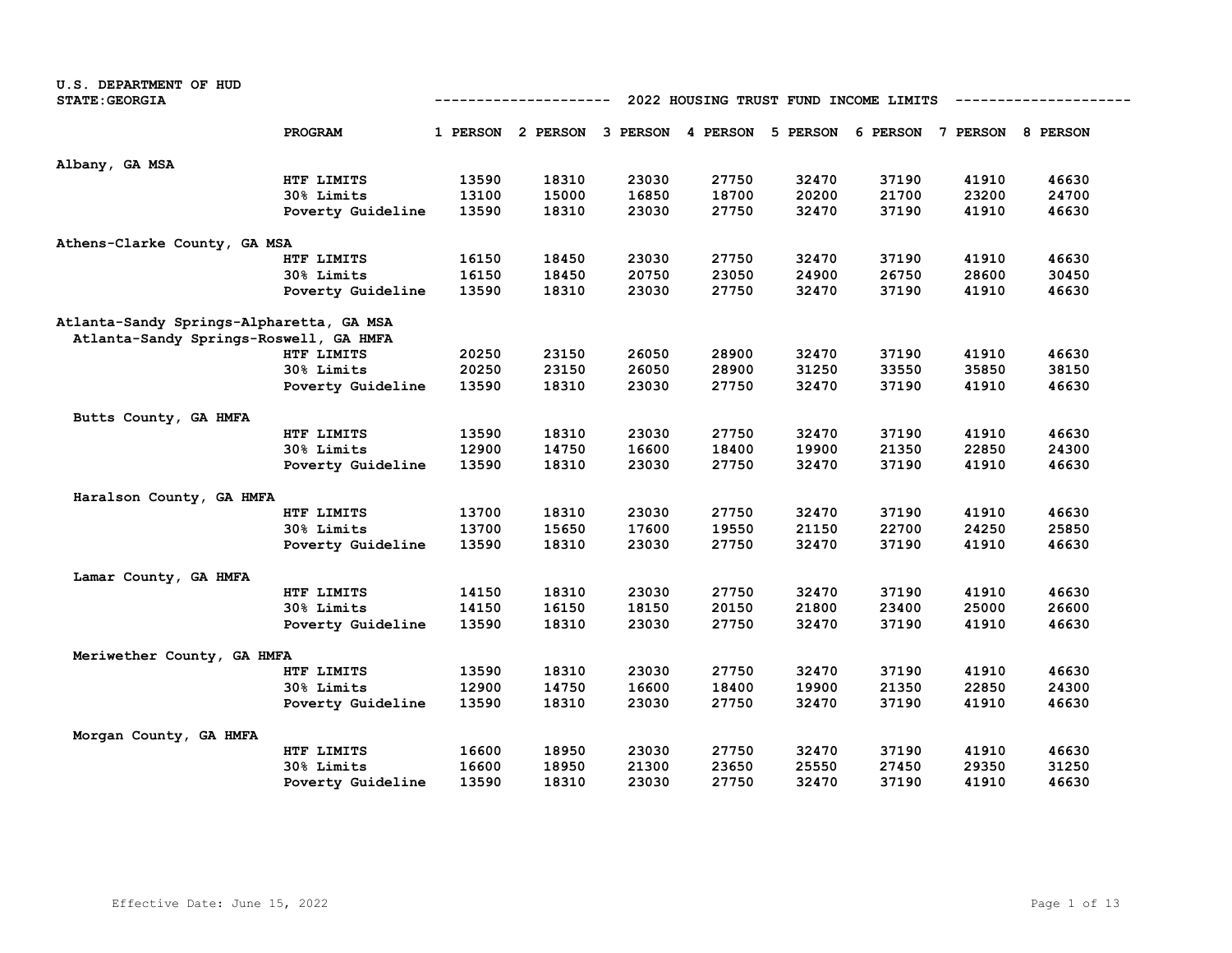| U.S. DEPARTMENT OF HUD              |                                                      |                |                                                                         |                |                |       |                |                |                |  |
|-------------------------------------|------------------------------------------------------|----------------|-------------------------------------------------------------------------|----------------|----------------|-------|----------------|----------------|----------------|--|
| <b>STATE: GEORGIA</b>               | -----------<br>2022 HOUSING TRUST FUND INCOME LIMITS |                |                                                                         |                |                |       |                |                |                |  |
|                                     | <b>PROGRAM</b>                                       |                | 1 PERSON 2 PERSON 3 PERSON 4 PERSON 5 PERSON 6 PERSON 7 PERSON 8 PERSON |                |                |       |                |                |                |  |
| Augusta-Richmond County, GA-SC MSA  |                                                      |                |                                                                         |                |                |       |                |                |                |  |
| Augusta-Richmond County, GA-SC HMFA |                                                      |                |                                                                         |                |                |       |                |                |                |  |
|                                     | HTF LIMITS                                           | 15600          | 18310                                                                   | 23030          | 27750          | 32470 | 37190          | 41910          | 46630          |  |
|                                     | 30% Limits                                           | 15600          | 17800                                                                   | 20050          | 22250          | 24050 | 25850          | 27600          | 29400          |  |
|                                     | Poverty Guideline                                    | 13590          | 18310                                                                   | 23030          | 27750          | 32470 | 37190          | 41910          | 46630          |  |
| Lincoln County, GA HMFA             |                                                      |                |                                                                         |                |                |       |                |                |                |  |
|                                     | HTF LIMITS                                           | 13590          | 18310                                                                   | 23030          | 27750          | 32470 | 37190          | 41910          | 46630          |  |
|                                     | 30% Limits                                           | 13500          | 15400                                                                   | 17350          | 19250          | 20800 | 22350          | 23900          | 25450          |  |
|                                     | Poverty Guideline                                    | 13590          | 18310                                                                   | 23030          | 27750          | 32470 | 37190          | 41910          | 46630          |  |
| Brunswick, GA MSA                   |                                                      |                |                                                                         |                |                |       |                |                |                |  |
|                                     | HTF LIMITS                                           | 15450          | 18310                                                                   | 23030          | 27750          | 32470 | 37190          | 41910          | 46630          |  |
|                                     | 30% Limits                                           | 15450          | 17650                                                                   | 19850          | 22050          | 23850 | 25600          | 27350          | 29150          |  |
|                                     | Poverty Guideline                                    | 13590          | 18310                                                                   | 23030          | 27750          | 32470 | 37190          | 41910          | 46630          |  |
| Chattanooga, TN-GA MSA              |                                                      |                |                                                                         |                |                |       |                |                |                |  |
|                                     | HTF LIMITS                                           | 15800          | 18310                                                                   | 23030          | 27750          | 32470 | 37190          | 41910          | 46630          |  |
|                                     | 30% Limits                                           | 15800          | 18050                                                                   | 20300          | 22550          | 24400 | 26200          | 28000          | 29800          |  |
|                                     | Poverty Guideline                                    | 13590          | 18310                                                                   | 23030          | 27750          | 32470 | 37190          | 41910          | 46630          |  |
| Columbus, GA-AL MSA                 |                                                      |                |                                                                         |                |                |       |                |                |                |  |
| Columbus, GA-AL HMFA                |                                                      |                |                                                                         |                |                |       |                |                |                |  |
|                                     | HTF LIMITS                                           | 14350          | 18310                                                                   | 23030          | 27750          | 32470 | 37190          | 41910          | 46630          |  |
|                                     | 30% Limits                                           | 14350          | 16400                                                                   | 18450          | 20450          | 22100 | 23750          | 25400          | 27000          |  |
|                                     | Poverty Guideline                                    | 13590          | 18310                                                                   | 23030          | 27750          | 32470 | 37190          | 41910          | 46630          |  |
| Stewart County, GA HMFA             |                                                      |                |                                                                         |                |                |       |                |                |                |  |
|                                     | HTF LIMITS                                           | 13590          | 18310                                                                   | 23030          | 27750          | 32470 | 37190          | 41910          | 46630          |  |
|                                     | 30% Limits                                           | 12900          | 14750                                                                   | 16600          | 18400          | 19900 | 21350          | 22850          | 24300          |  |
|                                     | Poverty Guideline                                    | 13590          | 18310                                                                   | 23030          | 27750          | 32470 | 37190          | 41910          | 46630          |  |
| Talbot County, GA HMFA              |                                                      |                |                                                                         |                |                |       |                |                |                |  |
|                                     | HTF LIMITS                                           | 13590          | 18310                                                                   | 23030          | 27750          | 32470 | 37190          | 41910          | 46630          |  |
|                                     | 30% Limits                                           | 12900          | 14750                                                                   | 16600          | 18400          | 19900 | 21350          | 22850          | 24300          |  |
|                                     | Poverty Guideline                                    | 13590          | 18310                                                                   | 23030          | 27750          | 32470 | 37190          | 41910          | 46630          |  |
| Dalton, GA MSA                      |                                                      |                |                                                                         |                |                |       |                |                |                |  |
| Dalton, GA HMFA                     |                                                      |                |                                                                         |                |                |       |                |                |                |  |
|                                     | HTF LIMITS                                           | 13590          | 18310                                                                   | 23030          | 27750          | 32470 | 37190          | 41910          | 46630          |  |
|                                     | 30% Limits                                           | 13500<br>13590 | 15400<br>18310                                                          | 17350<br>23030 | 19250<br>27750 | 20800 | 22350<br>37190 | 23900<br>41910 | 25450<br>46630 |  |
|                                     | Poverty Guideline                                    |                |                                                                         |                |                | 32470 |                |                |                |  |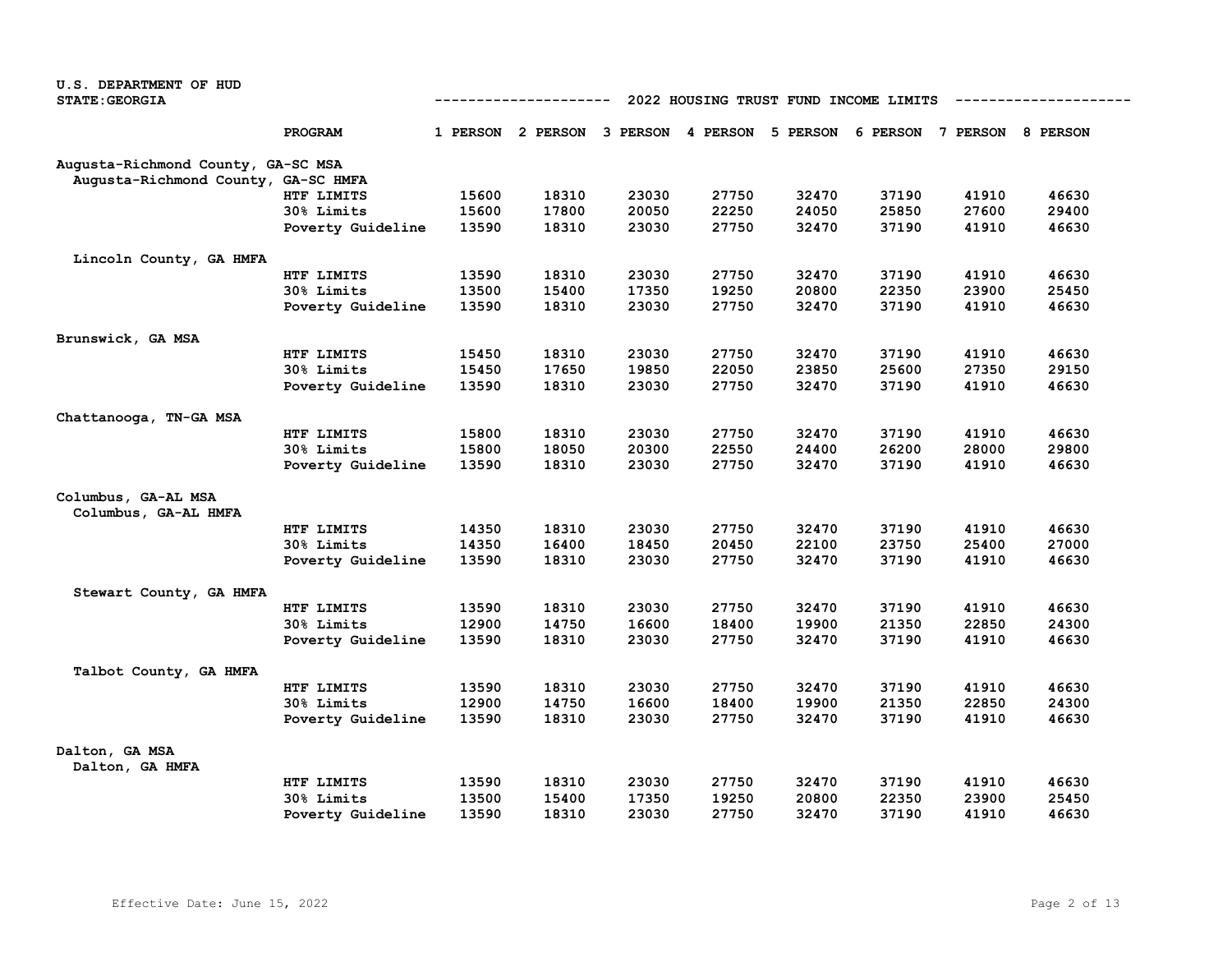| U.S. DEPARTMENT OF HUD<br><b>STATE: GEORGIA</b>         | 2022 HOUSING TRUST FUND INCOME LIMITS<br>----------- |       |       |                                     |       |          |       |                            |       |
|---------------------------------------------------------|------------------------------------------------------|-------|-------|-------------------------------------|-------|----------|-------|----------------------------|-------|
|                                                         | PROGRAM                                              |       |       | 1 PERSON 2 PERSON 3 PERSON 4 PERSON |       | 5 PERSON |       | 6 PERSON 7 PERSON 8 PERSON |       |
| Murray County, GA HMFA                                  |                                                      |       |       |                                     |       |          |       |                            |       |
|                                                         | HTF LIMITS                                           | 13590 | 18310 | 23030                               | 27750 | 32470    | 37190 | 41910                      | 46630 |
|                                                         | 30% Limits                                           | 12900 | 14750 | 16600                               | 18400 | 19900    | 21350 | 22850                      | 24300 |
|                                                         | Poverty Guideline                                    | 13590 | 18310 | 23030                               | 27750 | 32470    | 37190 | 41910                      | 46630 |
| Gainesville, GA MSA                                     |                                                      |       |       |                                     |       |          |       |                            |       |
|                                                         | HTF LIMITS                                           | 17800 | 20350 | 23030                               | 27750 | 32470    | 37190 | 41910                      | 46630 |
|                                                         | 30% Limits                                           | 17800 | 20350 | 22900                               | 25400 | 27450    | 29500 | 31500                      | 33550 |
|                                                         | Poverty Guideline                                    | 13590 | 18310 | 23030                               | 27750 | 32470    | 37190 | 41910                      | 46630 |
| Hinesville, GA MSA<br>Hinesville, GA HMFA               |                                                      |       |       |                                     |       |          |       |                            |       |
|                                                         | HTF LIMITS                                           | 13590 | 18310 | 23030                               | 27750 | 32470    | 37190 | 41910                      | 46630 |
|                                                         | 30% Limits                                           | 12950 | 14800 | 16650                               | 18500 | 20000    | 21500 | 22950                      | 24450 |
|                                                         | Poverty Guideline                                    | 13590 | 18310 | 23030                               | 27750 | 32470    | 37190 | 41910                      | 46630 |
| Long County, GA HMFA                                    |                                                      |       |       |                                     |       |          |       |                            |       |
|                                                         | HTF LIMITS                                           | 13700 | 18310 | 23030                               | 27750 | 32470    | 37190 | 41910                      | 46630 |
|                                                         | 30% Limits                                           | 13700 | 15650 | 17600                               | 19550 | 21150    | 22700 | 24250                      | 25850 |
|                                                         | Poverty Guideline                                    | 13590 | 18310 | 23030                               | 27750 | 32470    | 37190 | 41910                      | 46630 |
| Macon-Bibb County, GA MSA<br>Macon-Bibb County, GA HMFA |                                                      |       |       |                                     |       |          |       |                            |       |
|                                                         | HTF LIMITS                                           | 13590 | 18310 | 23030                               | 27750 | 32470    | 37190 | 41910                      | 46630 |
|                                                         | 30% Limits                                           | 13300 | 15200 | 17100                               | 19000 | 20550    | 22050 | 23600                      | 25100 |
|                                                         | Poverty Guideline                                    | 13590 | 18310 | 23030                               | 27750 | 32470    | 37190 | 41910                      | 46630 |
| Monroe County, GA HMFA                                  |                                                      |       |       |                                     |       |          |       |                            |       |
|                                                         | HTF LIMITS                                           | 16950 | 19400 | 23030                               | 27750 | 32470    | 37190 | 41910                      | 46630 |
|                                                         | 30% Limits                                           | 16950 | 19400 | 21800                               | 24200 | 26150    | 28100 | 30050                      | 31950 |
|                                                         | Poverty Guideline                                    | 13590 | 18310 | 23030                               | 27750 | 32470    | 37190 | 41910                      | 46630 |
| Rome, GA MSA                                            |                                                      |       |       |                                     |       |          |       |                            |       |
|                                                         | HTF LIMITS                                           | 13590 | 18310 | 23030                               | 27750 | 32470    | 37190 | 41910                      | 46630 |
|                                                         | 30% Limits                                           | 13100 | 15000 | 16850                               | 18700 | 20200    | 21700 | 23200                      | 24700 |
|                                                         | Poverty Guideline                                    | 13590 | 18310 | 23030                               | 27750 | 32470    | 37190 | 41910                      | 46630 |
| Savannah, GA MSA                                        |                                                      |       |       |                                     |       |          |       |                            |       |
|                                                         | HTF LIMITS                                           | 17500 | 20000 | 23030                               | 27750 | 32470    | 37190 | 41910                      | 46630 |
|                                                         | 30% Limits                                           | 17500 | 20000 | 22500                               | 25000 | 27000    | 29000 | 31000                      | 33000 |
|                                                         | Poverty Guideline                                    | 13590 | 18310 | 23030                               | 27750 | 32470    | 37190 | 41910                      | 46630 |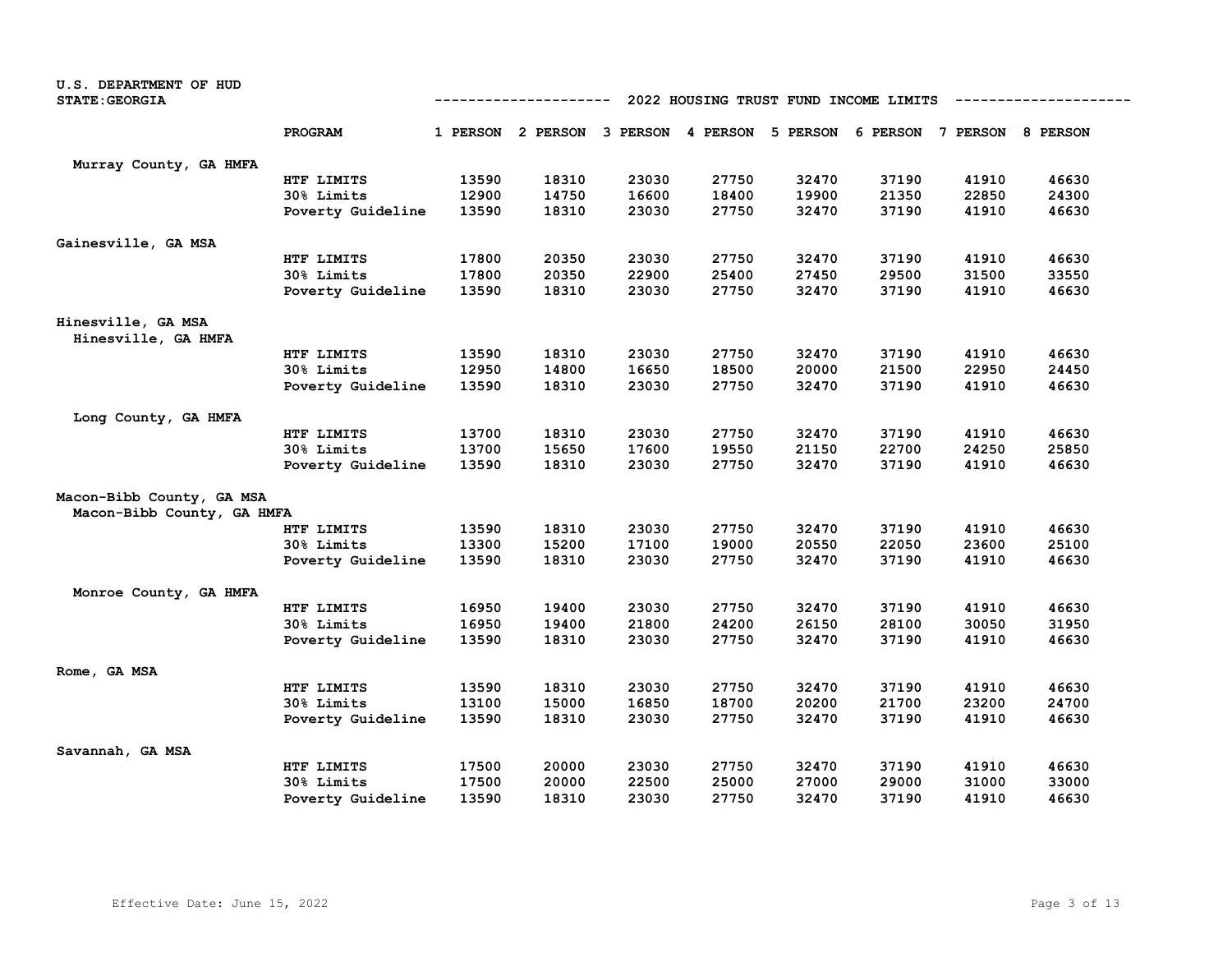| U.S. DEPARTMENT OF HUD<br><b>STATE: GEORGIA</b> |                   | 2022 HOUSING TRUST FUND INCOME LIMITS<br>----------- |                                                                         |       |       |       |       |       |       |
|-------------------------------------------------|-------------------|------------------------------------------------------|-------------------------------------------------------------------------|-------|-------|-------|-------|-------|-------|
|                                                 | PROGRAM           |                                                      | 1 PERSON 2 PERSON 3 PERSON 4 PERSON 5 PERSON 6 PERSON 7 PERSON 8 PERSON |       |       |       |       |       |       |
| Valdosta, GA MSA                                |                   |                                                      |                                                                         |       |       |       |       |       |       |
|                                                 | HTF LIMITS        | 13590                                                | 18310                                                                   | 23030 | 27750 | 32470 | 37190 | 41910 | 46630 |
|                                                 | 30% Limits        | 13500                                                | 15400                                                                   | 17350 | 19250 | 20800 | 22350 | 23900 | 25450 |
|                                                 | Poverty Guideline | 13590                                                | 18310                                                                   | 23030 | 27750 | 32470 | 37190 | 41910 | 46630 |
| Warner Robins, GA MSA<br>Peach County, GA HMFA  |                   |                                                      |                                                                         |       |       |       |       |       |       |
|                                                 | HTF LIMITS        | 13590                                                | 18310                                                                   | 23030 | 27750 | 32470 | 37190 | 41910 | 46630 |
|                                                 | 30% Limits        | 13300                                                | 15200                                                                   | 17100 | 19000 | 20550 | 22050 | 23600 | 25100 |
|                                                 | Poverty Guideline | 13590                                                | 18310                                                                   | 23030 | 27750 | 32470 | 37190 | 41910 | 46630 |
| Warner Robins, GA HMFA                          |                   |                                                      |                                                                         |       |       |       |       |       |       |
|                                                 | HTF LIMITS        | 17300                                                | 19800                                                                   | 23030 | 27750 | 32470 | 37190 | 41910 | 46630 |
|                                                 | 30% Limits        | 17300                                                | 19800                                                                   | 22250 | 24700 | 26700 | 28700 | 30650 | 32650 |
|                                                 | Poverty Guideline | 13590                                                | 18310                                                                   | 23030 | 27750 | 32470 | 37190 | 41910 | 46630 |
| Appling County, GA                              |                   |                                                      |                                                                         |       |       |       |       |       |       |
|                                                 | HTF LIMITS        | 13590                                                | 18310                                                                   | 23030 | 27750 | 32470 | 37190 | 41910 | 46630 |
|                                                 | 30% Limits        | 12900                                                | 14750                                                                   | 16600 | 18400 | 19900 | 21350 | 22850 | 24300 |
|                                                 | Poverty Guideline | 13590                                                | 18310                                                                   | 23030 | 27750 | 32470 | 37190 | 41910 | 46630 |
| Atkinson County, GA                             |                   |                                                      |                                                                         |       |       |       |       |       |       |
|                                                 | HTF LIMITS        | 13590                                                | 18310                                                                   | 23030 | 27750 | 32470 | 37190 | 41910 | 46630 |
|                                                 | 30% Limits        | 12900                                                | 14750                                                                   | 16600 | 18400 | 19900 | 21350 | 22850 | 24300 |
|                                                 | Poverty Guideline | 13590                                                | 18310                                                                   | 23030 | 27750 | 32470 | 37190 | 41910 | 46630 |
| Bacon County, GA                                |                   |                                                      |                                                                         |       |       |       |       |       |       |
|                                                 | HTF LIMITS        | 13590                                                | 18310                                                                   | 23030 | 27750 | 32470 | 37190 | 41910 | 46630 |
|                                                 | 30% Limits        | 12900                                                | 14750                                                                   | 16600 | 18400 | 19900 | 21350 | 22850 | 24300 |
|                                                 | Poverty Guideline | 13590                                                | 18310                                                                   | 23030 | 27750 | 32470 | 37190 | 41910 | 46630 |
| Baker County, GA                                |                   |                                                      |                                                                         |       |       |       |       |       |       |
|                                                 | HTF LIMITS        | 13590                                                | 18310                                                                   | 23030 | 27750 | 32470 | 37190 | 41910 | 46630 |
|                                                 | 30% Limits        | 13100                                                | 15000                                                                   | 16850 | 18700 | 20200 | 21700 | 23200 | 24700 |
|                                                 | Poverty Guideline | 13590                                                | 18310                                                                   | 23030 | 27750 | 32470 | 37190 | 41910 | 46630 |
| Baldwin County, GA                              |                   |                                                      |                                                                         |       |       |       |       |       |       |
|                                                 | HTF LIMITS        | 13590                                                | 18310                                                                   | 23030 | 27750 | 32470 | 37190 | 41910 | 46630 |
|                                                 | 30% Limits        | 13300                                                | 15200                                                                   | 17100 | 19000 | 20550 | 22050 | 23600 | 25100 |
|                                                 | Poverty Guideline | 13590                                                | 18310                                                                   | 23030 | 27750 | 32470 | 37190 | 41910 | 46630 |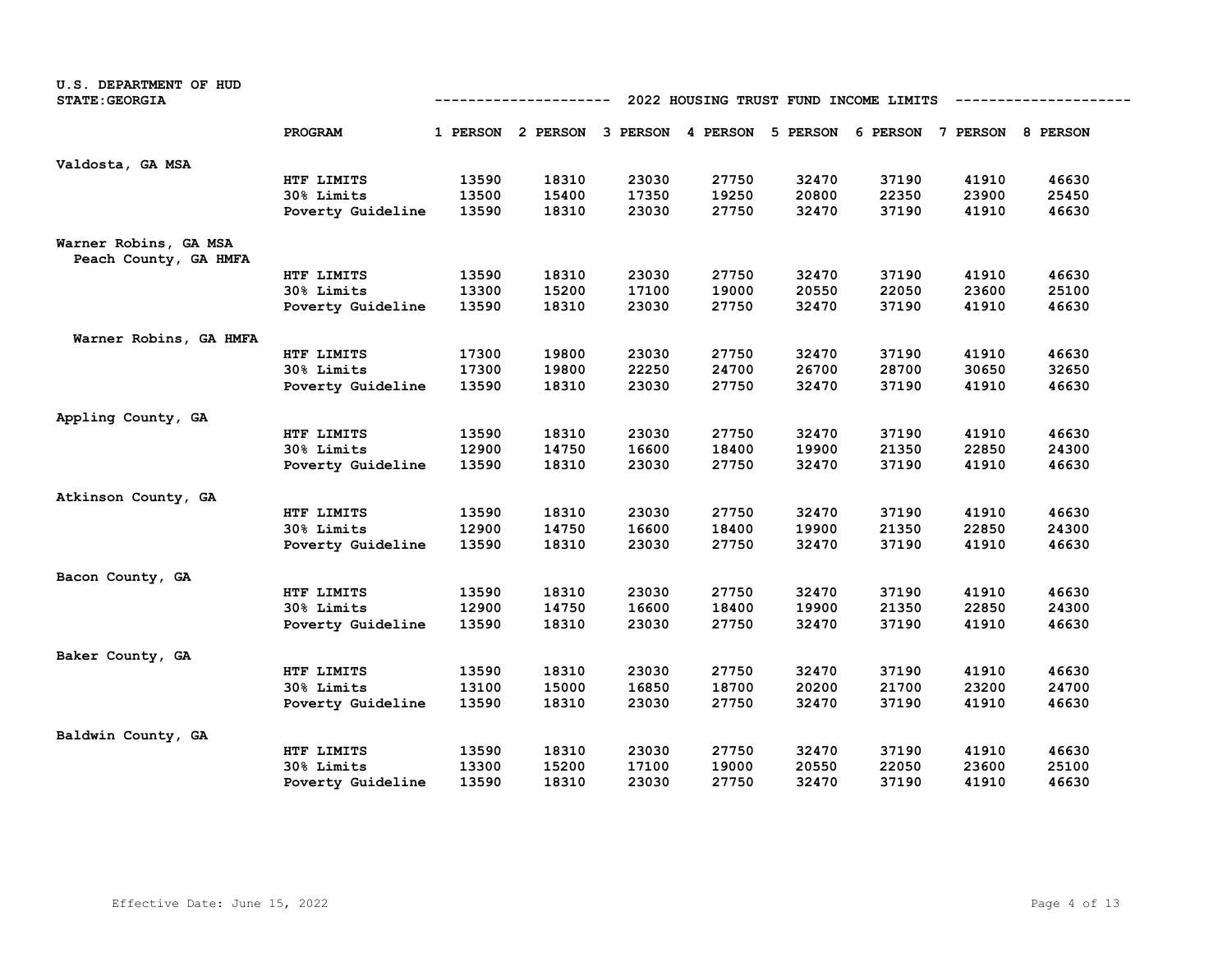| U.S. DEPARTMENT OF HUD<br><b>STATE: GEORGIA</b> | 2022 HOUSING TRUST FUND INCOME LIMITS<br>---------- |       |                                                                         |       |       |       |       |       |       |
|-------------------------------------------------|-----------------------------------------------------|-------|-------------------------------------------------------------------------|-------|-------|-------|-------|-------|-------|
|                                                 | PROGRAM                                             |       | 1 PERSON 2 PERSON 3 PERSON 4 PERSON 5 PERSON 6 PERSON 7 PERSON 8 PERSON |       |       |       |       |       |       |
| Banks County, GA                                |                                                     |       |                                                                         |       |       |       |       |       |       |
|                                                 | HTF LIMITS                                          | 13590 | 18310                                                                   | 23030 | 27750 | 32470 | 37190 | 41910 | 46630 |
|                                                 | 30% Limits                                          | 13300 | 15200                                                                   | 17100 | 19000 | 20550 | 22050 | 23600 | 25100 |
|                                                 | Poverty Guideline                                   | 13590 | 18310                                                                   | 23030 | 27750 | 32470 | 37190 | 41910 | 46630 |
| Ben Hill County, GA                             |                                                     |       |                                                                         |       |       |       |       |       |       |
|                                                 | HTF LIMITS                                          | 13590 | 18310                                                                   | 23030 | 27750 | 32470 | 37190 | 41910 | 46630 |
|                                                 | 30% Limits                                          | 12900 | 14750                                                                   | 16600 | 18400 | 19900 | 21350 | 22850 | 24300 |
|                                                 | Poverty Guideline                                   | 13590 | 18310                                                                   | 23030 | 27750 | 32470 | 37190 | 41910 | 46630 |
| Berrien County, GA                              |                                                     |       |                                                                         |       |       |       |       |       |       |
|                                                 | HTF LIMITS                                          | 13590 | 18310                                                                   | 23030 | 27750 | 32470 | 37190 | 41910 | 46630 |
|                                                 | 30% Limits                                          | 12900 | 14750                                                                   | 16600 | 18400 | 19900 | 21350 | 22850 | 24300 |
|                                                 | Poverty Guideline                                   | 13590 | 18310                                                                   | 23030 | 27750 | 32470 | 37190 | 41910 | 46630 |
| Bleckley County, GA                             |                                                     |       |                                                                         |       |       |       |       |       |       |
|                                                 | HTF LIMITS                                          | 13590 | 18310                                                                   | 23030 | 27750 | 32470 | 37190 | 41910 | 46630 |
|                                                 | 30% Limits                                          | 13100 | 15000                                                                   | 16850 | 18700 | 20200 | 21700 | 23200 | 24700 |
|                                                 | Poverty Guideline                                   | 13590 | 18310                                                                   | 23030 | 27750 | 32470 | 37190 | 41910 | 46630 |
| Bulloch County, GA                              |                                                     |       |                                                                         |       |       |       |       |       |       |
|                                                 | HTF LIMITS                                          | 13590 | 18310                                                                   | 23030 | 27750 | 32470 | 37190 | 41910 | 46630 |
|                                                 | 30% Limits                                          | 13100 | 14950                                                                   | 16800 | 18650 | 20150 | 21650 | 23150 | 24650 |
|                                                 | Poverty Guideline                                   | 13590 | 18310                                                                   | 23030 | 27750 | 32470 | 37190 | 41910 | 46630 |
| Calhoun County, GA                              |                                                     |       |                                                                         |       |       |       |       |       |       |
|                                                 | HTF LIMITS                                          | 13590 | 18310                                                                   | 23030 | 27750 | 32470 | 37190 | 41910 | 46630 |
|                                                 | 30% Limits                                          | 12900 | 14750                                                                   | 16600 | 18400 | 19900 | 21350 | 22850 | 24300 |
|                                                 | Poverty Guideline                                   | 13590 | 18310                                                                   | 23030 | 27750 | 32470 | 37190 | 41910 | 46630 |
| Camden County, GA                               |                                                     |       |                                                                         |       |       |       |       |       |       |
|                                                 | HTF LIMITS                                          | 14650 | 18310                                                                   | 23030 | 27750 | 32470 | 37190 | 41910 | 46630 |
|                                                 | 30% Limits                                          | 14650 | 16750                                                                   | 18850 | 20900 | 22600 | 24250 | 25950 | 27600 |
|                                                 | Poverty Guideline                                   | 13590 | 18310                                                                   | 23030 | 27750 | 32470 | 37190 | 41910 | 46630 |
| Candler County, GA                              |                                                     |       |                                                                         |       |       |       |       |       |       |
|                                                 | HTF LIMITS                                          | 13590 | 18310                                                                   | 23030 | 27750 | 32470 | 37190 | 41910 | 46630 |
|                                                 | 30% Limits                                          | 12900 | 14750                                                                   | 16600 | 18400 | 19900 | 21350 | 22850 | 24300 |
|                                                 | Poverty Guideline                                   | 13590 | 18310                                                                   | 23030 | 27750 | 32470 | 37190 | 41910 | 46630 |
| Charlton County, GA                             |                                                     |       |                                                                         |       |       |       |       |       |       |
|                                                 | HTF LIMITS                                          | 13590 | 18310                                                                   | 23030 | 27750 | 32470 | 37190 | 41910 | 46630 |
|                                                 | 30% Limits                                          | 12900 | 14750                                                                   | 16600 | 18400 | 19900 | 21350 | 22850 | 24300 |
|                                                 | Poverty Guideline                                   | 13590 | 18310                                                                   | 23030 | 27750 | 32470 | 37190 | 41910 | 46630 |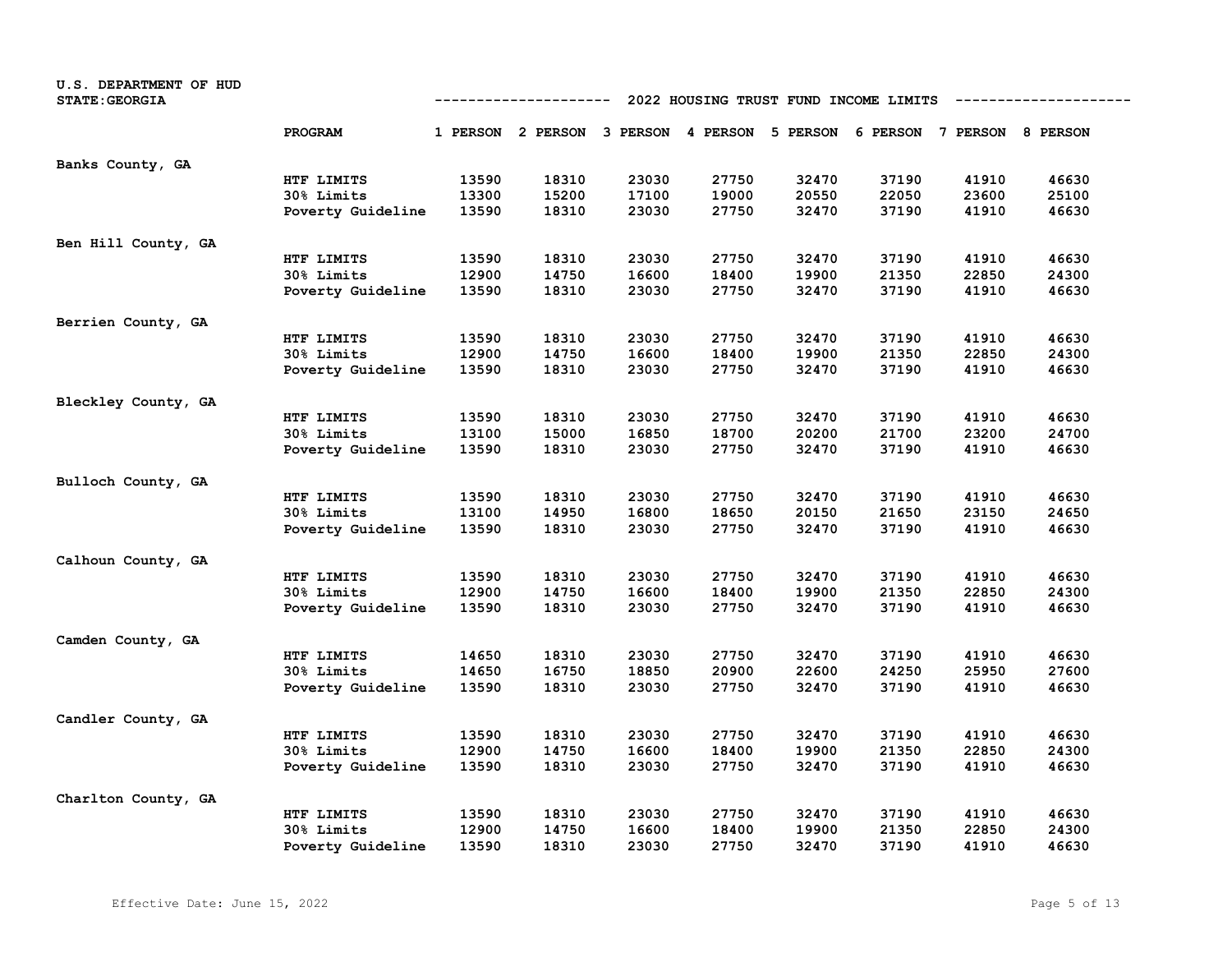| U.S. DEPARTMENT OF HUD<br><b>STATE: GEORGIA</b> | 2022 HOUSING TRUST FUND INCOME LIMITS<br>---------- |       |                                                                         |       |       |       |       |       |       |
|-------------------------------------------------|-----------------------------------------------------|-------|-------------------------------------------------------------------------|-------|-------|-------|-------|-------|-------|
|                                                 | PROGRAM                                             |       | 1 PERSON 2 PERSON 3 PERSON 4 PERSON 5 PERSON 6 PERSON 7 PERSON 8 PERSON |       |       |       |       |       |       |
| Chattooga County, GA                            |                                                     |       |                                                                         |       |       |       |       |       |       |
|                                                 | HTF LIMITS                                          | 13590 | 18310                                                                   | 23030 | 27750 | 32470 | 37190 | 41910 | 46630 |
|                                                 | 30% Limits                                          | 12900 | 14750                                                                   | 16600 | 18400 | 19900 | 21350 | 22850 | 24300 |
|                                                 | Poverty Guideline                                   | 13590 | 18310                                                                   | 23030 | 27750 | 32470 | 37190 | 41910 | 46630 |
| Clay County, GA                                 |                                                     |       |                                                                         |       |       |       |       |       |       |
|                                                 | HTF LIMITS                                          | 13590 | 18310                                                                   | 23030 | 27750 | 32470 | 37190 | 41910 | 46630 |
|                                                 | 30% Limits                                          | 12900 | 14750                                                                   | 16600 | 18400 | 19900 | 21350 | 22850 | 24300 |
|                                                 | Poverty Guideline                                   | 13590 | 18310                                                                   | 23030 | 27750 | 32470 | 37190 | 41910 | 46630 |
| Clinch County, GA                               |                                                     |       |                                                                         |       |       |       |       |       |       |
|                                                 | HTF LIMITS                                          | 13590 | 18310                                                                   | 23030 | 27750 | 32470 | 37190 | 41910 | 46630 |
|                                                 | 30% Limits                                          | 12900 | 14750                                                                   | 16600 | 18400 | 19900 | 21350 | 22850 | 24300 |
|                                                 | Poverty Guideline                                   | 13590 | 18310                                                                   | 23030 | 27750 | 32470 | 37190 | 41910 | 46630 |
| Coffee County, GA                               |                                                     |       |                                                                         |       |       |       |       |       |       |
|                                                 | HTF LIMITS                                          | 13590 | 18310                                                                   | 23030 | 27750 | 32470 | 37190 | 41910 | 46630 |
|                                                 | 30% Limits                                          | 12900 | 14750                                                                   | 16600 | 18400 | 19900 | 21350 | 22850 | 24300 |
|                                                 | Poverty Guideline                                   | 13590 | 18310                                                                   | 23030 | 27750 | 32470 | 37190 | 41910 | 46630 |
| Colquitt County, GA                             |                                                     |       |                                                                         |       |       |       |       |       |       |
|                                                 | HTF LIMITS                                          | 13590 | 18310                                                                   | 23030 | 27750 | 32470 | 37190 | 41910 | 46630 |
|                                                 | 30% Limits                                          | 12900 | 14750                                                                   | 16600 | 18400 | 19900 | 21350 | 22850 | 24300 |
|                                                 | Poverty Guideline                                   | 13590 | 18310                                                                   | 23030 | 27750 | 32470 | 37190 | 41910 | 46630 |
| Cook County, GA                                 |                                                     |       |                                                                         |       |       |       |       |       |       |
|                                                 | HTF LIMITS                                          | 13590 | 18310                                                                   | 23030 | 27750 | 32470 | 37190 | 41910 | 46630 |
|                                                 | 30% Limits                                          | 12900 | 14750                                                                   | 16600 | 18400 | 19900 | 21350 | 22850 | 24300 |
|                                                 | Poverty Guideline                                   | 13590 | 18310                                                                   | 23030 | 27750 | 32470 | 37190 | 41910 | 46630 |
| Crisp County, GA                                |                                                     |       |                                                                         |       |       |       |       |       |       |
|                                                 | HTF LIMITS                                          | 13590 | 18310                                                                   | 23030 | 27750 | 32470 | 37190 | 41910 | 46630 |
|                                                 | 30% Limits                                          | 12900 | 14750                                                                   | 16600 | 18400 | 19900 | 21350 | 22850 | 24300 |
|                                                 | Poverty Guideline                                   | 13590 | 18310                                                                   | 23030 | 27750 | 32470 | 37190 | 41910 | 46630 |
| Decatur County, GA                              |                                                     |       |                                                                         |       |       |       |       |       |       |
|                                                 | HTF LIMITS                                          | 13590 | 18310                                                                   | 23030 | 27750 | 32470 | 37190 | 41910 | 46630 |
|                                                 | 30% Limits                                          | 12900 | 14750                                                                   | 16600 | 18400 | 19900 | 21350 | 22850 | 24300 |
|                                                 | Poverty Guideline                                   | 13590 | 18310                                                                   | 23030 | 27750 | 32470 | 37190 | 41910 | 46630 |
| Dodge County, GA                                |                                                     |       |                                                                         |       |       |       |       |       |       |
|                                                 | HTF LIMITS                                          | 13590 | 18310                                                                   | 23030 | 27750 | 32470 | 37190 | 41910 | 46630 |
|                                                 | 30% Limits                                          | 12900 | 14750                                                                   | 16600 | 18400 | 19900 | 21350 | 22850 | 24300 |
|                                                 | Poverty Guideline                                   | 13590 | 18310                                                                   | 23030 | 27750 | 32470 | 37190 | 41910 | 46630 |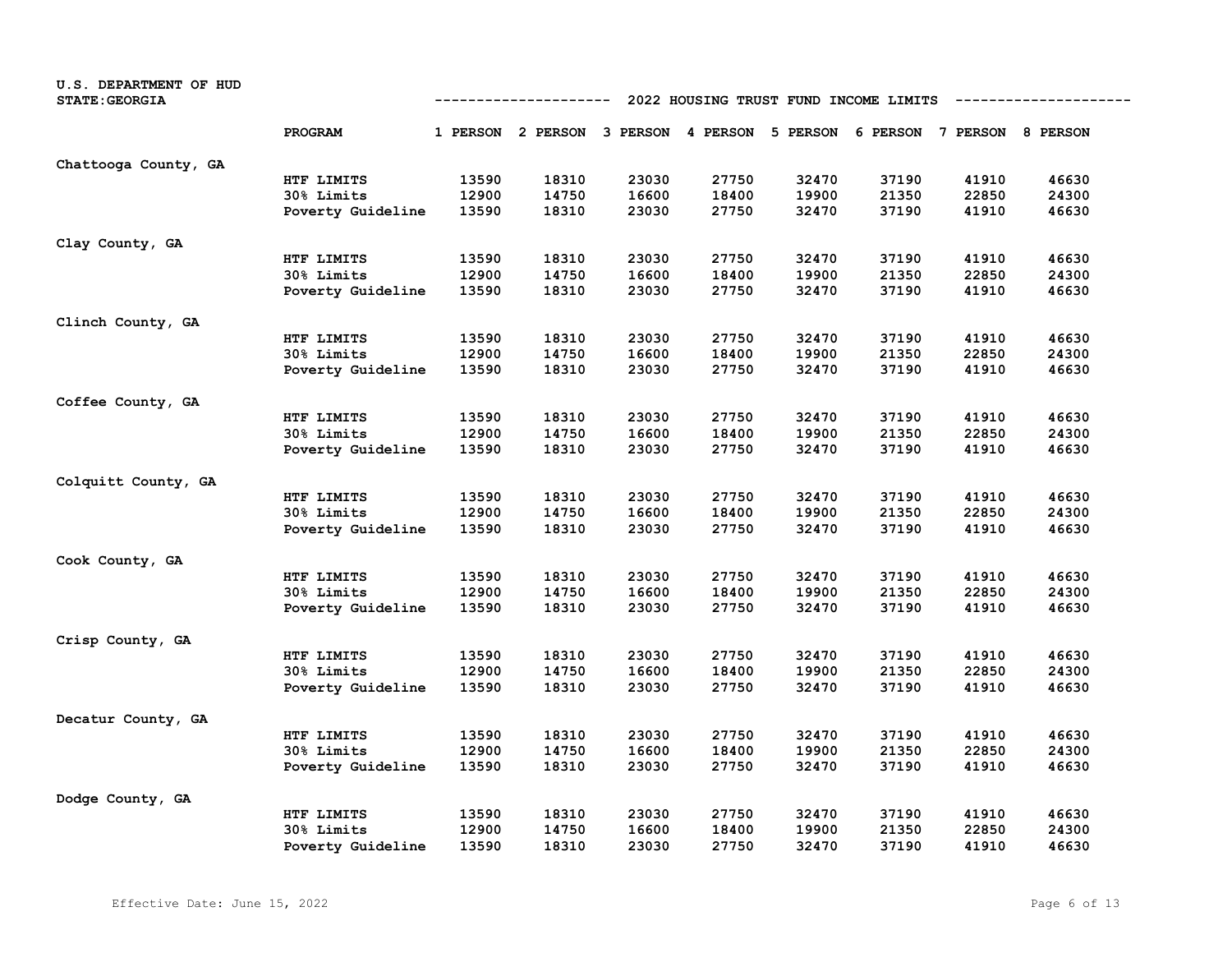| U.S. DEPARTMENT OF HUD<br><b>STATE: GEORGIA</b> | 2022 HOUSING TRUST FUND INCOME LIMITS<br>---------- |       |                                                                         |       |       |       |       |       |       |
|-------------------------------------------------|-----------------------------------------------------|-------|-------------------------------------------------------------------------|-------|-------|-------|-------|-------|-------|
|                                                 | PROGRAM                                             |       | 1 PERSON 2 PERSON 3 PERSON 4 PERSON 5 PERSON 6 PERSON 7 PERSON 8 PERSON |       |       |       |       |       |       |
| Dooly County, GA                                |                                                     |       |                                                                         |       |       |       |       |       |       |
|                                                 | HTF LIMITS                                          | 13590 | 18310                                                                   | 23030 | 27750 | 32470 | 37190 | 41910 | 46630 |
|                                                 | 30% Limits                                          | 12900 | 14750                                                                   | 16600 | 18400 | 19900 | 21350 | 22850 | 24300 |
|                                                 | Poverty Guideline                                   | 13590 | 18310                                                                   | 23030 | 27750 | 32470 | 37190 | 41910 | 46630 |
| Early County, GA                                |                                                     |       |                                                                         |       |       |       |       |       |       |
|                                                 | HTF LIMITS                                          | 13590 | 18310                                                                   | 23030 | 27750 | 32470 | 37190 | 41910 | 46630 |
|                                                 | 30% Limits                                          | 12900 | 14750                                                                   | 16600 | 18400 | 19900 | 21350 | 22850 | 24300 |
|                                                 | Poverty Guideline                                   | 13590 | 18310                                                                   | 23030 | 27750 | 32470 | 37190 | 41910 | 46630 |
| Elbert County, GA                               |                                                     |       |                                                                         |       |       |       |       |       |       |
|                                                 | HTF LIMITS                                          | 13590 | 18310                                                                   | 23030 | 27750 | 32470 | 37190 | 41910 | 46630 |
|                                                 | 30% Limits                                          | 12900 | 14750                                                                   | 16600 | 18400 | 19900 | 21350 | 22850 | 24300 |
|                                                 | Poverty Guideline                                   | 13590 | 18310                                                                   | 23030 | 27750 | 32470 | 37190 | 41910 | 46630 |
| Emanuel County, GA                              |                                                     |       |                                                                         |       |       |       |       |       |       |
|                                                 | HTF LIMITS                                          | 13590 | 18310                                                                   | 23030 | 27750 | 32470 | 37190 | 41910 | 46630 |
|                                                 | 30% Limits                                          | 12900 | 14750                                                                   | 16600 | 18400 | 19900 | 21350 | 22850 | 24300 |
|                                                 | Poverty Guideline                                   | 13590 | 18310                                                                   | 23030 | 27750 | 32470 | 37190 | 41910 | 46630 |
| Evans County, GA                                |                                                     |       |                                                                         |       |       |       |       |       |       |
|                                                 | HTF LIMITS                                          | 13590 | 18310                                                                   | 23030 | 27750 | 32470 | 37190 | 41910 | 46630 |
|                                                 | 30% Limits                                          | 12900 | 14750                                                                   | 16600 | 18400 | 19900 | 21350 | 22850 | 24300 |
|                                                 | Poverty Guideline                                   | 13590 | 18310                                                                   | 23030 | 27750 | 32470 | 37190 | 41910 | 46630 |
| Fannin County, GA                               |                                                     |       |                                                                         |       |       |       |       |       |       |
|                                                 | HTF LIMITS                                          | 14150 | 18310                                                                   | 23030 | 27750 | 32470 | 37190 | 41910 | 46630 |
|                                                 | 30% Limits                                          | 14150 | 16150                                                                   | 18150 | 20150 | 21800 | 23400 | 25000 | 26600 |
|                                                 | Poverty Guideline                                   | 13590 | 18310                                                                   | 23030 | 27750 | 32470 | 37190 | 41910 | 46630 |
| Franklin County, GA                             |                                                     |       |                                                                         |       |       |       |       |       |       |
|                                                 | HTF LIMITS                                          | 13590 | 18310                                                                   | 23030 | 27750 | 32470 | 37190 | 41910 | 46630 |
|                                                 | 30% Limits                                          | 12900 | 14750                                                                   | 16600 | 18400 | 19900 | 21350 | 22850 | 24300 |
|                                                 | Poverty Guideline                                   | 13590 | 18310                                                                   | 23030 | 27750 | 32470 | 37190 | 41910 | 46630 |
| Gilmer County, GA                               |                                                     |       |                                                                         |       |       |       |       |       |       |
|                                                 | HTF LIMITS                                          | 14350 | 18310                                                                   | 23030 | 27750 | 32470 | 37190 | 41910 | 46630 |
|                                                 | 30% Limits                                          | 14350 | 16400                                                                   | 18450 | 20450 | 22100 | 23750 | 25400 | 27000 |
|                                                 | Poverty Guideline                                   | 13590 | 18310                                                                   | 23030 | 27750 | 32470 | 37190 | 41910 | 46630 |
| Glascock County, GA                             |                                                     |       |                                                                         |       |       |       |       |       |       |
|                                                 | HTF LIMITS                                          | 13590 | 18310                                                                   | 23030 | 27750 | 32470 | 37190 | 41910 | 46630 |
|                                                 | 30% Limits                                          | 13300 | 15200                                                                   | 17100 | 19000 | 20550 | 22050 | 23600 | 25100 |
|                                                 | Poverty Guideline                                   | 13590 | 18310                                                                   | 23030 | 27750 | 32470 | 37190 | 41910 | 46630 |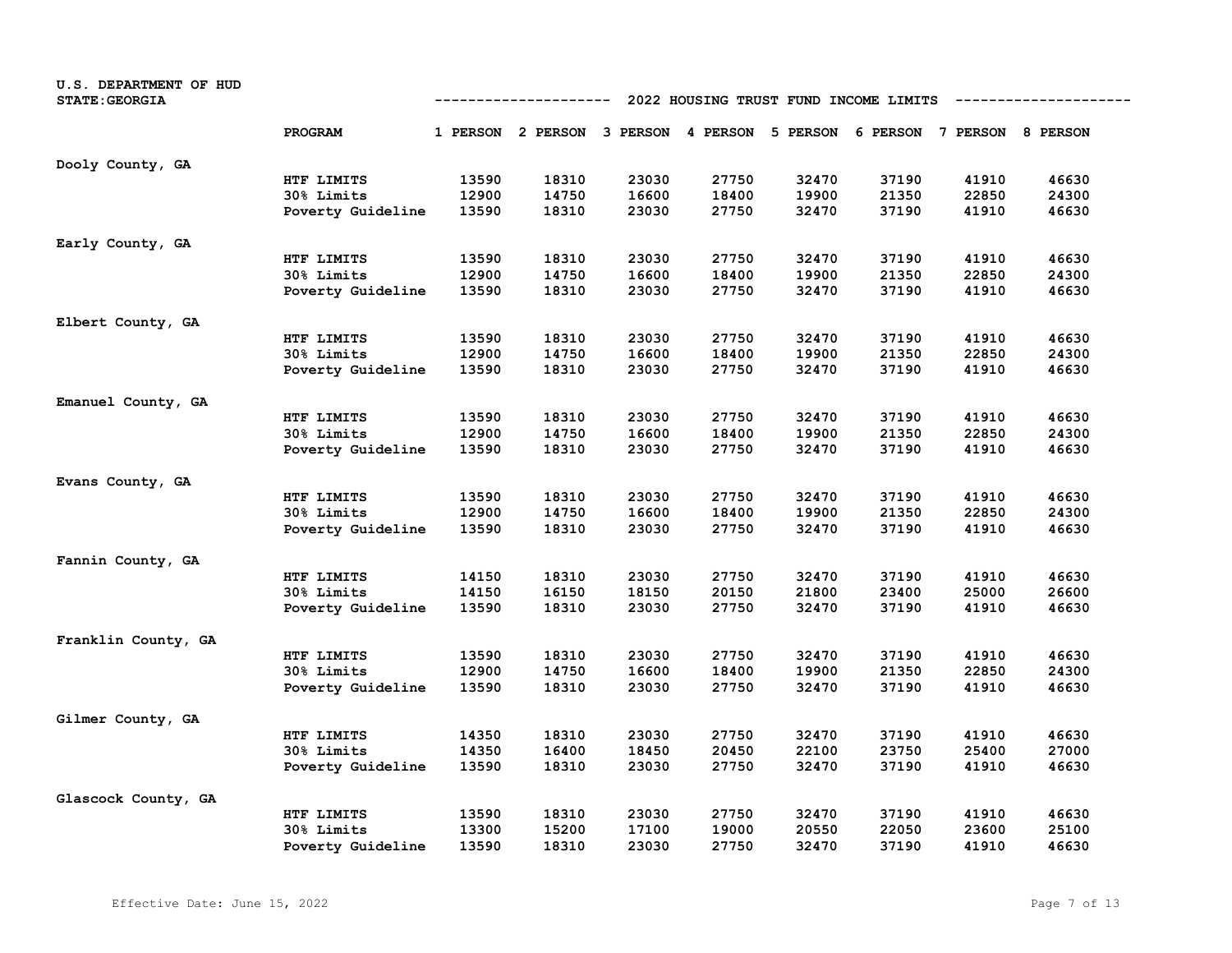| U.S. DEPARTMENT OF HUD<br><b>STATE: GEORGIA</b> | 2022 HOUSING TRUST FUND INCOME LIMITS<br>---------- |       |                                                                         |       |       |       |       |       |       |
|-------------------------------------------------|-----------------------------------------------------|-------|-------------------------------------------------------------------------|-------|-------|-------|-------|-------|-------|
|                                                 | PROGRAM                                             |       | 1 PERSON 2 PERSON 3 PERSON 4 PERSON 5 PERSON 6 PERSON 7 PERSON 8 PERSON |       |       |       |       |       |       |
| Gordon County, GA                               |                                                     |       |                                                                         |       |       |       |       |       |       |
|                                                 | HTF LIMITS                                          | 13590 | 18310                                                                   | 23030 | 27750 | 32470 | 37190 | 41910 | 46630 |
|                                                 | 30% Limits                                          | 12900 | 14750                                                                   | 16600 | 18400 | 19900 | 21350 | 22850 | 24300 |
|                                                 | Poverty Guideline                                   | 13590 | 18310                                                                   | 23030 | 27750 | 32470 | 37190 | 41910 | 46630 |
| Grady County, GA                                |                                                     |       |                                                                         |       |       |       |       |       |       |
|                                                 | HTF LIMITS                                          | 13590 | 18310                                                                   | 23030 | 27750 | 32470 | 37190 | 41910 | 46630 |
|                                                 | 30% Limits                                          | 12900 | 14750                                                                   | 16600 | 18400 | 19900 | 21350 | 22850 | 24300 |
|                                                 | Poverty Guideline                                   | 13590 | 18310                                                                   | 23030 | 27750 | 32470 | 37190 | 41910 | 46630 |
| Greene County, GA                               |                                                     |       |                                                                         |       |       |       |       |       |       |
|                                                 | HTF LIMITS                                          | 15400 | 18310                                                                   | 23030 | 27750 | 32470 | 37190 | 41910 | 46630 |
|                                                 | 30% Limits                                          | 15400 | 17600                                                                   | 19800 | 22000 | 23800 | 25550 | 27300 | 29050 |
|                                                 | Poverty Guideline                                   | 13590 | 18310                                                                   | 23030 | 27750 | 32470 | 37190 | 41910 | 46630 |
| Habersham County, GA                            |                                                     |       |                                                                         |       |       |       |       |       |       |
|                                                 | HTF LIMITS                                          | 14350 | 18310                                                                   | 23030 | 27750 | 32470 | 37190 | 41910 | 46630 |
|                                                 | 30% Limits                                          | 14350 | 16400                                                                   | 18450 | 20450 | 22100 | 23750 | 25400 | 27000 |
|                                                 | Poverty Guideline                                   | 13590 | 18310                                                                   | 23030 | 27750 | 32470 | 37190 | 41910 | 46630 |
| Hancock County, GA                              |                                                     |       |                                                                         |       |       |       |       |       |       |
|                                                 | HTF LIMITS                                          | 13590 | 18310                                                                   | 23030 | 27750 | 32470 | 37190 | 41910 | 46630 |
|                                                 | 30% Limits                                          | 12900 | 14750                                                                   | 16600 | 18400 | 19900 | 21350 | 22850 | 24300 |
|                                                 | Poverty Guideline                                   | 13590 | 18310                                                                   | 23030 | 27750 | 32470 | 37190 | 41910 | 46630 |
| Hart County, GA                                 |                                                     |       |                                                                         |       |       |       |       |       |       |
|                                                 | HTF LIMITS                                          | 13590 | 18310                                                                   | 23030 | 27750 | 32470 | 37190 | 41910 | 46630 |
|                                                 | 30% Limits                                          | 13350 | 15250                                                                   | 17150 | 19050 | 20600 | 22100 | 23650 | 25150 |
|                                                 | Poverty Guideline                                   | 13590 | 18310                                                                   | 23030 | 27750 | 32470 | 37190 | 41910 | 46630 |
| Irwin County, GA                                |                                                     |       |                                                                         |       |       |       |       |       |       |
|                                                 | HTF LIMITS                                          | 13590 | 18310                                                                   | 23030 | 27750 | 32470 | 37190 | 41910 | 46630 |
|                                                 | 30% Limits                                          | 12900 | 14750                                                                   | 16600 | 18400 | 19900 | 21350 | 22850 | 24300 |
|                                                 | Poverty Guideline                                   | 13590 | 18310                                                                   | 23030 | 27750 | 32470 | 37190 | 41910 | 46630 |
| Jackson County, GA                              |                                                     |       |                                                                         |       |       |       |       |       |       |
|                                                 | HTF LIMITS                                          | 17850 | 20400                                                                   | 23030 | 27750 | 32470 | 37190 | 41910 | 46630 |
|                                                 | 30% Limits                                          | 17850 | 20400                                                                   | 22950 | 25450 | 27500 | 29550 | 31600 | 33600 |
|                                                 | Poverty Guideline                                   | 13590 | 18310                                                                   | 23030 | 27750 | 32470 | 37190 | 41910 | 46630 |
| Jeff Davis County, GA                           |                                                     |       |                                                                         |       |       |       |       |       |       |
|                                                 | HTF LIMITS                                          | 13590 | 18310                                                                   | 23030 | 27750 | 32470 | 37190 | 41910 | 46630 |
|                                                 | 30% Limits                                          | 12900 | 14750                                                                   | 16600 | 18400 | 19900 | 21350 | 22850 | 24300 |
|                                                 | Poverty Guideline                                   | 13590 | 18310                                                                   | 23030 | 27750 | 32470 | 37190 | 41910 | 46630 |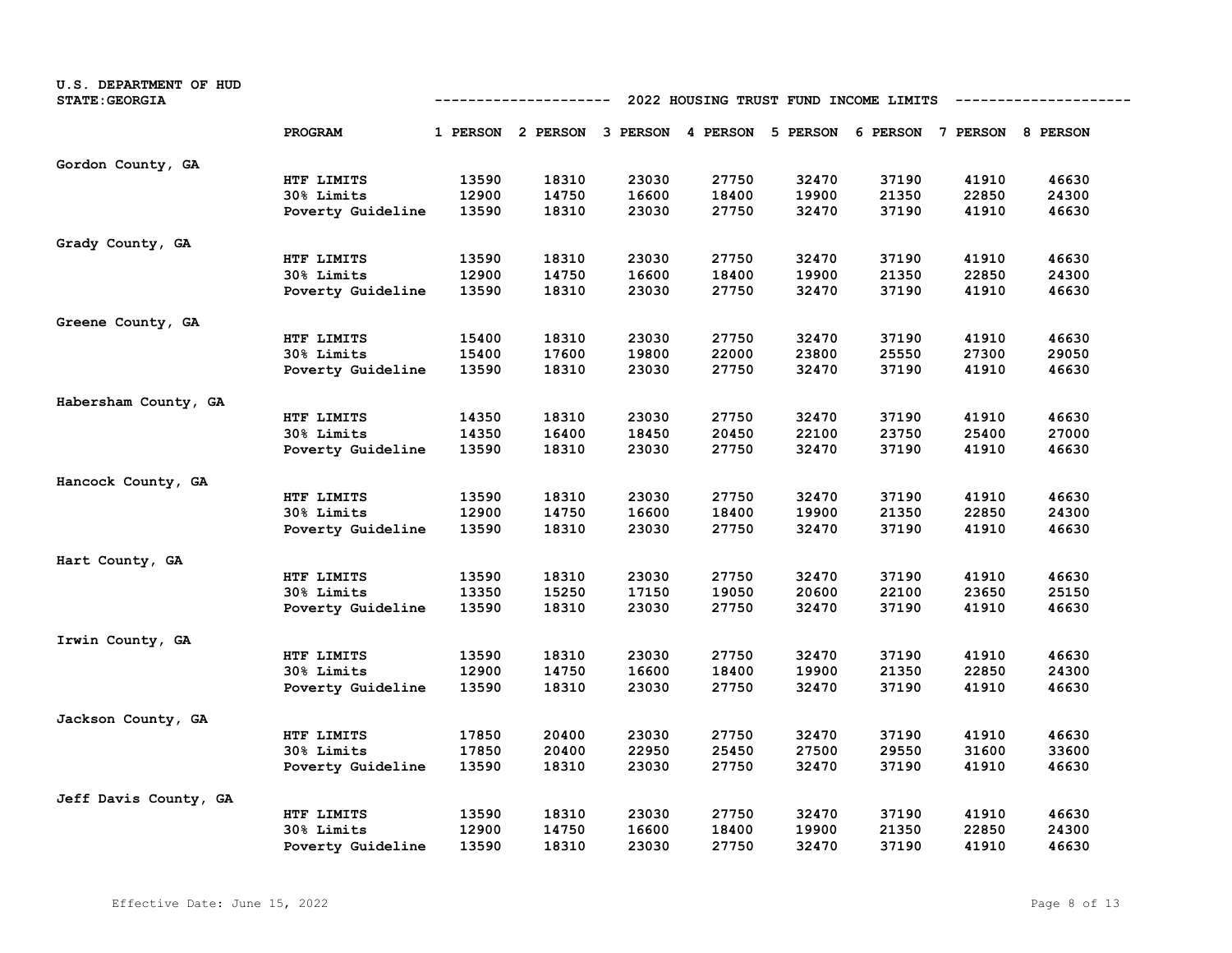| U.S. DEPARTMENT OF HUD<br><b>STATE: GEORGIA</b> | 2022 HOUSING TRUST FUND INCOME LIMITS<br>---------- |       |                                                                         |       |       |       |       |       |       |
|-------------------------------------------------|-----------------------------------------------------|-------|-------------------------------------------------------------------------|-------|-------|-------|-------|-------|-------|
|                                                 | PROGRAM                                             |       | 1 PERSON 2 PERSON 3 PERSON 4 PERSON 5 PERSON 6 PERSON 7 PERSON 8 PERSON |       |       |       |       |       |       |
| Jefferson County, GA                            |                                                     |       |                                                                         |       |       |       |       |       |       |
|                                                 | HTF LIMITS                                          | 13590 | 18310                                                                   | 23030 | 27750 | 32470 | 37190 | 41910 | 46630 |
|                                                 | 30% Limits                                          | 12900 | 14750                                                                   | 16600 | 18400 | 19900 | 21350 | 22850 | 24300 |
|                                                 | Poverty Guideline                                   | 13590 | 18310                                                                   | 23030 | 27750 | 32470 | 37190 | 41910 | 46630 |
| Jenkins County, GA                              |                                                     |       |                                                                         |       |       |       |       |       |       |
|                                                 | HTF LIMITS                                          | 13590 | 18310                                                                   | 23030 | 27750 | 32470 | 37190 | 41910 | 46630 |
|                                                 | 30% Limits                                          | 12900 | 14750                                                                   | 16600 | 18400 | 19900 | 21350 | 22850 | 24300 |
|                                                 | Poverty Guideline                                   | 13590 | 18310                                                                   | 23030 | 27750 | 32470 | 37190 | 41910 | 46630 |
| Johnson County, GA                              |                                                     |       |                                                                         |       |       |       |       |       |       |
|                                                 | HTF LIMITS                                          | 13590 | 18310                                                                   | 23030 | 27750 | 32470 | 37190 | 41910 | 46630 |
|                                                 | 30% Limits                                          | 12900 | 14750                                                                   | 16600 | 18400 | 19900 | 21350 | 22850 | 24300 |
|                                                 | Poverty Guideline                                   | 13590 | 18310                                                                   | 23030 | 27750 | 32470 | 37190 | 41910 | 46630 |
| Laurens County, GA                              |                                                     |       |                                                                         |       |       |       |       |       |       |
|                                                 | HTF LIMITS                                          | 13590 | 18310                                                                   | 23030 | 27750 | 32470 | 37190 | 41910 | 46630 |
|                                                 | 30% Limits                                          | 12900 | 14750                                                                   | 16600 | 18400 | 19900 | 21350 | 22850 | 24300 |
|                                                 | Poverty Guideline                                   | 13590 | 18310                                                                   | 23030 | 27750 | 32470 | 37190 | 41910 | 46630 |
| Lumpkin County, GA                              |                                                     |       |                                                                         |       |       |       |       |       |       |
|                                                 | HTF LIMITS                                          | 14750 | 18310                                                                   | 23030 | 27750 | 32470 | 37190 | 41910 | 46630 |
|                                                 | 30% Limits                                          | 14750 | 16850                                                                   | 18950 | 21050 | 22750 | 24450 | 26150 | 27800 |
|                                                 | Poverty Guideline                                   | 13590 | 18310                                                                   | 23030 | 27750 | 32470 | 37190 | 41910 | 46630 |
| Macon County, GA                                |                                                     |       |                                                                         |       |       |       |       |       |       |
|                                                 | HTF LIMITS                                          | 13590 | 18310                                                                   | 23030 | 27750 | 32470 | 37190 | 41910 | 46630 |
|                                                 | 30% Limits                                          | 12900 | 14750                                                                   | 16600 | 18400 | 19900 | 21350 | 22850 | 24300 |
|                                                 | Poverty Guideline                                   | 13590 | 18310                                                                   | 23030 | 27750 | 32470 | 37190 | 41910 | 46630 |
| Miller County, GA                               |                                                     |       |                                                                         |       |       |       |       |       |       |
|                                                 | HTF LIMITS                                          | 13590 | 18310                                                                   | 23030 | 27750 | 32470 | 37190 | 41910 | 46630 |
|                                                 | 30% Limits                                          | 12900 | 14750                                                                   | 16600 | 18400 | 19900 | 21350 | 22850 | 24300 |
|                                                 | Poverty Guideline                                   | 13590 | 18310                                                                   | 23030 | 27750 | 32470 | 37190 | 41910 | 46630 |
| Mitchell County, GA                             |                                                     |       |                                                                         |       |       |       |       |       |       |
|                                                 | HTF LIMITS                                          | 13590 | 18310                                                                   | 23030 | 27750 | 32470 | 37190 | 41910 | 46630 |
|                                                 | 30% Limits                                          | 12900 | 14750                                                                   | 16600 | 18400 | 19900 | 21350 | 22850 | 24300 |
|                                                 | Poverty Guideline                                   | 13590 | 18310                                                                   | 23030 | 27750 | 32470 | 37190 | 41910 | 46630 |
| Montgomery County, GA                           |                                                     |       |                                                                         |       |       |       |       |       |       |
|                                                 | HTF LIMITS                                          | 13590 | 18310                                                                   | 23030 | 27750 | 32470 | 37190 | 41910 | 46630 |
|                                                 | 30% Limits                                          | 12900 | 14750                                                                   | 16600 | 18400 | 19900 | 21350 | 22850 | 24300 |
|                                                 | Poverty Guideline                                   | 13590 | 18310                                                                   | 23030 | 27750 | 32470 | 37190 | 41910 | 46630 |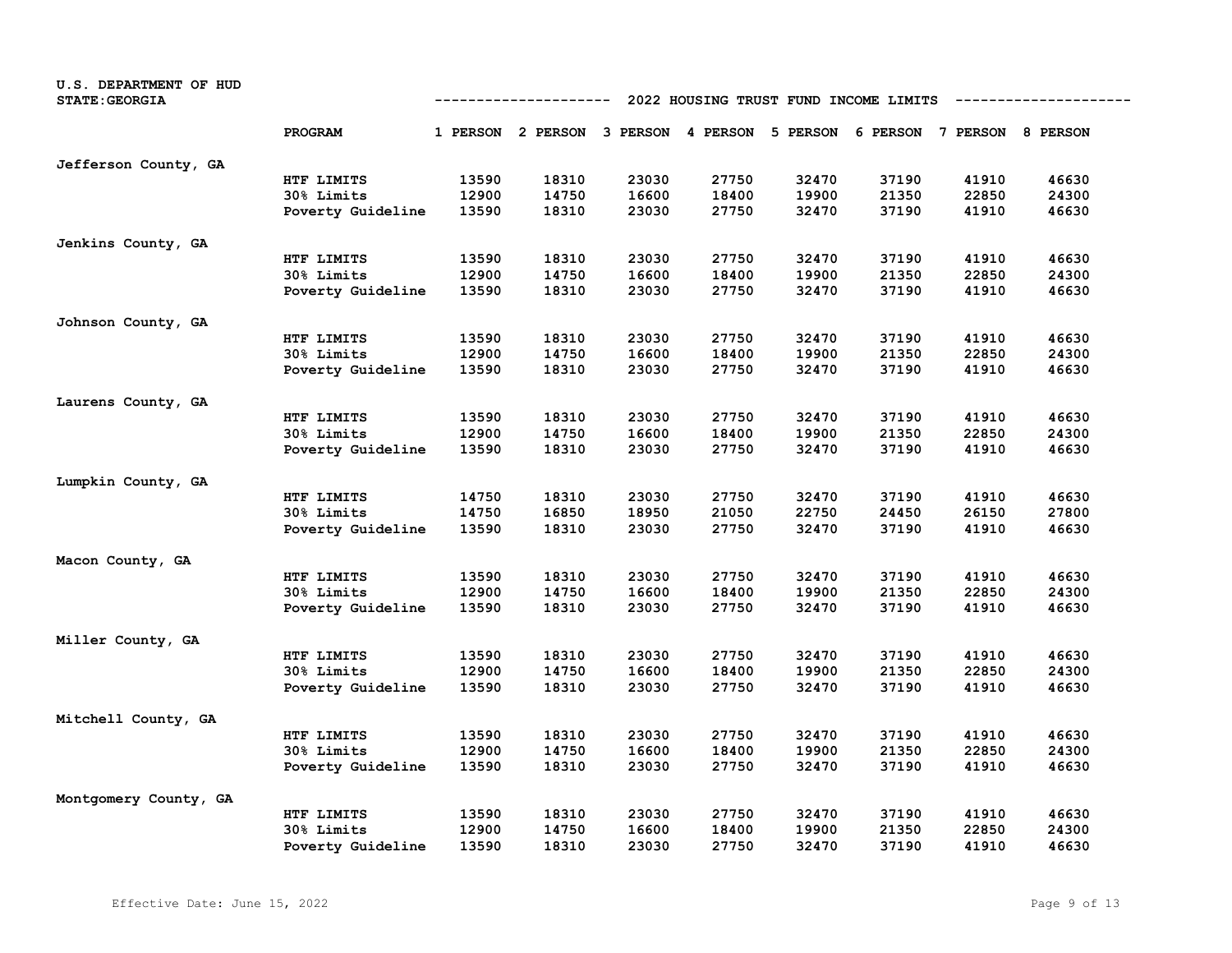| U.S. DEPARTMENT OF HUD<br><b>STATE: GEORGIA</b> | 2022 HOUSING TRUST FUND INCOME LIMITS<br>---------- |       |                                                                         |       |       |       |       |       |       |
|-------------------------------------------------|-----------------------------------------------------|-------|-------------------------------------------------------------------------|-------|-------|-------|-------|-------|-------|
|                                                 | PROGRAM                                             |       | 1 PERSON 2 PERSON 3 PERSON 4 PERSON 5 PERSON 6 PERSON 7 PERSON 8 PERSON |       |       |       |       |       |       |
| Pierce County, GA                               |                                                     |       |                                                                         |       |       |       |       |       |       |
|                                                 | HTF LIMITS                                          | 13590 | 18310                                                                   | 23030 | 27750 | 32470 | 37190 | 41910 | 46630 |
|                                                 | 30% Limits                                          | 12900 | 14750                                                                   | 16600 | 18400 | 19900 | 21350 | 22850 | 24300 |
|                                                 | Poverty Guideline                                   | 13590 | 18310                                                                   | 23030 | 27750 | 32470 | 37190 | 41910 | 46630 |
| Polk County, GA                                 |                                                     |       |                                                                         |       |       |       |       |       |       |
|                                                 | HTF LIMITS                                          | 13590 | 18310                                                                   | 23030 | 27750 | 32470 | 37190 | 41910 | 46630 |
|                                                 | 30% Limits                                          | 13200 | 15100                                                                   | 17000 | 18850 | 20400 | 21900 | 23400 | 24900 |
|                                                 | Poverty Guideline                                   | 13590 | 18310                                                                   | 23030 | 27750 | 32470 | 37190 | 41910 | 46630 |
| Pulaski County, GA                              |                                                     |       |                                                                         |       |       |       |       |       |       |
|                                                 | HTF LIMITS                                          | 13590 | 18310                                                                   | 23030 | 27750 | 32470 | 37190 | 41910 | 46630 |
|                                                 | 30% Limits                                          | 12900 | 14750                                                                   | 16600 | 18400 | 19900 | 21350 | 22850 | 24300 |
|                                                 | Poverty Guideline                                   | 13590 | 18310                                                                   | 23030 | 27750 | 32470 | 37190 | 41910 | 46630 |
| Putnam County, GA                               |                                                     |       |                                                                         |       |       |       |       |       |       |
|                                                 | HTF LIMITS                                          | 14700 | 18310                                                                   | 23030 | 27750 | 32470 | 37190 | 41910 | 46630 |
|                                                 | 30% Limits                                          | 14700 | 16800                                                                   | 18900 | 20950 | 22650 | 24350 | 26000 | 27700 |
|                                                 | Poverty Guideline                                   | 13590 | 18310                                                                   | 23030 | 27750 | 32470 | 37190 | 41910 | 46630 |
| Quitman County, GA                              |                                                     |       |                                                                         |       |       |       |       |       |       |
|                                                 | HTF LIMITS                                          | 13590 | 18310                                                                   | 23030 | 27750 | 32470 | 37190 | 41910 | 46630 |
|                                                 | 30% Limits                                          | 12900 | 14750                                                                   | 16600 | 18400 | 19900 | 21350 | 22850 | 24300 |
|                                                 | Poverty Guideline                                   | 13590 | 18310                                                                   | 23030 | 27750 | 32470 | 37190 | 41910 | 46630 |
| Rabun County, GA                                |                                                     |       |                                                                         |       |       |       |       |       |       |
|                                                 | HTF LIMITS                                          | 13590 | 18310                                                                   | 23030 | 27750 | 32470 | 37190 | 41910 | 46630 |
|                                                 | 30% Limits                                          | 12900 | 14750                                                                   | 16600 | 18400 | 19900 | 21350 | 22850 | 24300 |
|                                                 | Poverty Guideline                                   | 13590 | 18310                                                                   | 23030 | 27750 | 32470 | 37190 | 41910 | 46630 |
| Randolph County, GA                             |                                                     |       |                                                                         |       |       |       |       |       |       |
|                                                 | HTF LIMITS                                          | 13590 | 18310                                                                   | 23030 | 27750 | 32470 | 37190 | 41910 | 46630 |
|                                                 | 30% Limits                                          | 12900 | 14750                                                                   | 16600 | 18400 | 19900 | 21350 | 22850 | 24300 |
|                                                 | Poverty Guideline                                   | 13590 | 18310                                                                   | 23030 | 27750 | 32470 | 37190 | 41910 | 46630 |
| Schley County, GA                               |                                                     |       |                                                                         |       |       |       |       |       |       |
|                                                 | HTF LIMITS                                          | 13590 | 18310                                                                   | 23030 | 27750 | 32470 | 37190 | 41910 | 46630 |
|                                                 | 30% Limits                                          | 12900 | 14750                                                                   | 16600 | 18400 | 19900 | 21350 | 22850 | 24300 |
|                                                 | Poverty Guideline                                   | 13590 | 18310                                                                   | 23030 | 27750 | 32470 | 37190 | 41910 | 46630 |
| Screven County, GA                              |                                                     |       |                                                                         |       |       |       |       |       |       |
|                                                 | HTF LIMITS                                          | 13590 | 18310                                                                   | 23030 | 27750 | 32470 | 37190 | 41910 | 46630 |
|                                                 | 30% Limits                                          | 12900 | 14750                                                                   | 16600 | 18400 | 19900 | 21350 | 22850 | 24300 |
|                                                 | Poverty Guideline                                   | 13590 | 18310                                                                   | 23030 | 27750 | 32470 | 37190 | 41910 | 46630 |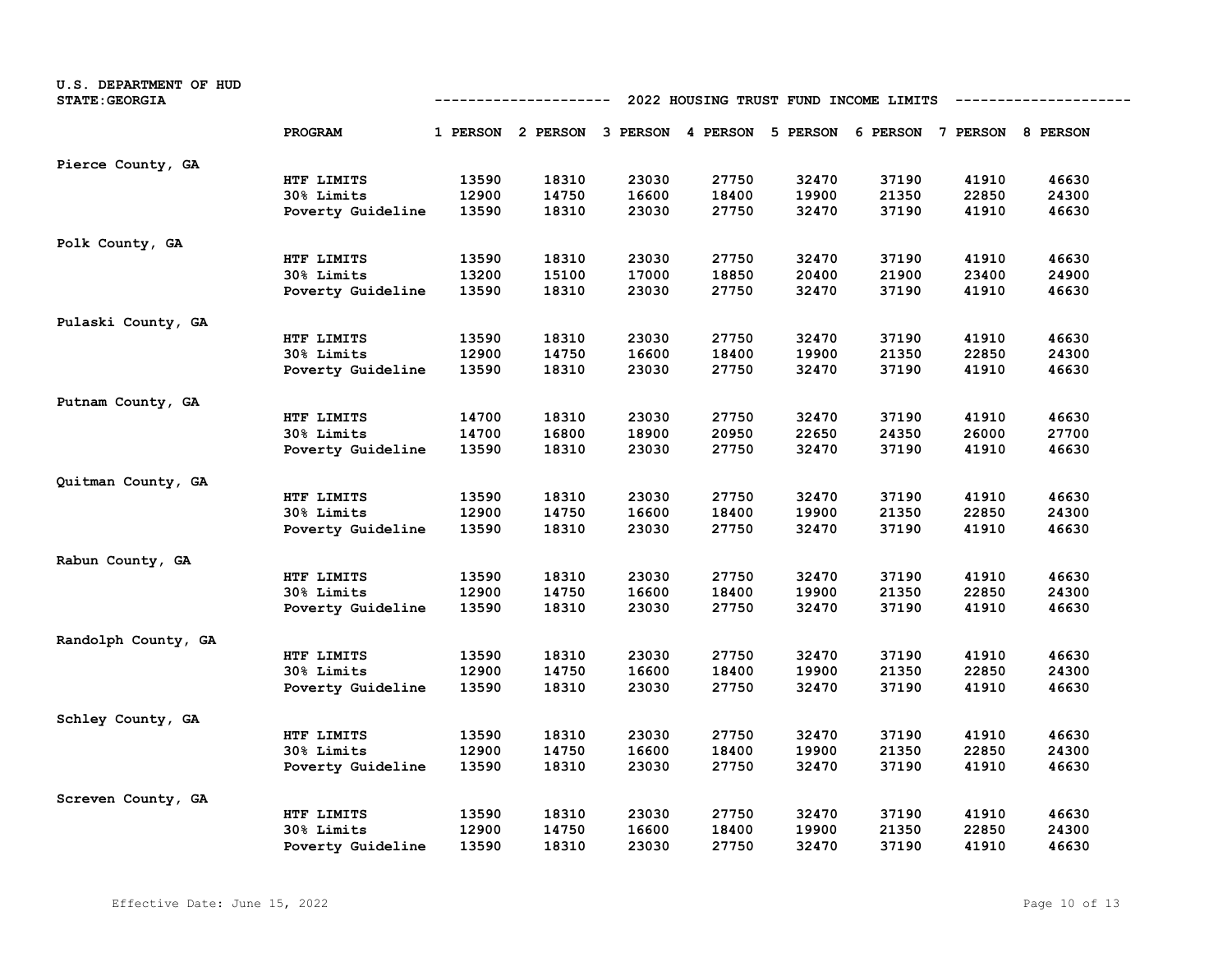| U.S. DEPARTMENT OF HUD<br><b>STATE: GEORGIA</b> |                   | 2022 HOUSING TRUST FUND INCOME LIMITS<br>---------- |                                                                         |       |       |       |       |       |       |
|-------------------------------------------------|-------------------|-----------------------------------------------------|-------------------------------------------------------------------------|-------|-------|-------|-------|-------|-------|
|                                                 | PROGRAM           |                                                     | 1 PERSON 2 PERSON 3 PERSON 4 PERSON 5 PERSON 6 PERSON 7 PERSON 8 PERSON |       |       |       |       |       |       |
| Seminole County, GA                             |                   |                                                     |                                                                         |       |       |       |       |       |       |
|                                                 | HTF LIMITS        | 13590                                               | 18310                                                                   | 23030 | 27750 | 32470 | 37190 | 41910 | 46630 |
|                                                 | 30% Limits        | 12900                                               | 14750                                                                   | 16600 | 18400 | 19900 | 21350 | 22850 | 24300 |
|                                                 | Poverty Guideline | 13590                                               | 18310                                                                   | 23030 | 27750 | 32470 | 37190 | 41910 | 46630 |
| Stephens County, GA                             |                   |                                                     |                                                                         |       |       |       |       |       |       |
|                                                 | HTF LIMITS        | 13590                                               | 18310                                                                   | 23030 | 27750 | 32470 | 37190 | 41910 | 46630 |
|                                                 | 30% Limits        | 13100                                               | 14950                                                                   | 16800 | 18650 | 20150 | 21650 | 23150 | 24650 |
|                                                 | Poverty Guideline | 13590                                               | 18310                                                                   | 23030 | 27750 | 32470 | 37190 | 41910 | 46630 |
| Sumter County, GA                               |                   |                                                     |                                                                         |       |       |       |       |       |       |
|                                                 | HTF LIMITS        | 13590                                               | 18310                                                                   | 23030 | 27750 | 32470 | 37190 | 41910 | 46630 |
|                                                 | 30% Limits        | 12900                                               | 14750                                                                   | 16600 | 18400 | 19900 | 21350 | 22850 | 24300 |
|                                                 | Poverty Guideline | 13590                                               | 18310                                                                   | 23030 | 27750 | 32470 | 37190 | 41910 | 46630 |
| Taliaferro County, GA                           |                   |                                                     |                                                                         |       |       |       |       |       |       |
|                                                 | HTF LIMITS        | 13590                                               | 18310                                                                   | 23030 | 27750 | 32470 | 37190 | 41910 | 46630 |
|                                                 | 30% Limits        | 12900                                               | 14750                                                                   | 16600 | 18400 | 19900 | 21350 | 22850 | 24300 |
|                                                 | Poverty Guideline | 13590                                               | 18310                                                                   | 23030 | 27750 | 32470 | 37190 | 41910 | 46630 |
| Tattnall County, GA                             |                   |                                                     |                                                                         |       |       |       |       |       |       |
|                                                 | HTF LIMITS        | 13590                                               | 18310                                                                   | 23030 | 27750 | 32470 | 37190 | 41910 | 46630 |
|                                                 | 30% Limits        | 12900                                               | 14750                                                                   | 16600 | 18400 | 19900 | 21350 | 22850 | 24300 |
|                                                 | Poverty Guideline | 13590                                               | 18310                                                                   | 23030 | 27750 | 32470 | 37190 | 41910 | 46630 |
| Taylor County, GA                               |                   |                                                     |                                                                         |       |       |       |       |       |       |
|                                                 | HTF LIMITS        | 13590                                               | 18310                                                                   | 23030 | 27750 | 32470 | 37190 | 41910 | 46630 |
|                                                 | 30% Limits        | 12900                                               | 14750                                                                   | 16600 | 18400 | 19900 | 21350 | 22850 | 24300 |
|                                                 | Poverty Guideline | 13590                                               | 18310                                                                   | 23030 | 27750 | 32470 | 37190 | 41910 | 46630 |
| Telfair County, GA                              |                   |                                                     |                                                                         |       |       |       |       |       |       |
|                                                 | HTF LIMITS        | 13590                                               | 18310                                                                   | 23030 | 27750 | 32470 | 37190 | 41910 | 46630 |
|                                                 | 30% Limits        | 12900                                               | 14750                                                                   | 16600 | 18400 | 19900 | 21350 | 22850 | 24300 |
|                                                 | Poverty Guideline | 13590                                               | 18310                                                                   | 23030 | 27750 | 32470 | 37190 | 41910 | 46630 |
| Thomas County, GA                               |                   |                                                     |                                                                         |       |       |       |       |       |       |
|                                                 | HTF LIMITS        | 13590                                               | 18310                                                                   | 23030 | 27750 | 32470 | 37190 | 41910 | 46630 |
|                                                 | 30% Limits        | 12900                                               | 14750                                                                   | 16600 | 18400 | 19900 | 21350 | 22850 | 24300 |
|                                                 | Poverty Guideline | 13590                                               | 18310                                                                   | 23030 | 27750 | 32470 | 37190 | 41910 | 46630 |
| Tift County, GA                                 |                   |                                                     |                                                                         |       |       |       |       |       |       |
|                                                 | HTF LIMITS        | 13590                                               | 18310                                                                   | 23030 | 27750 | 32470 | 37190 | 41910 | 46630 |
|                                                 | 30% Limits        | 13200                                               | 15050                                                                   | 16950 | 18800 | 20350 | 21850 | 23350 | 24850 |
|                                                 | Poverty Guideline | 13590                                               | 18310                                                                   | 23030 | 27750 | 32470 | 37190 | 41910 | 46630 |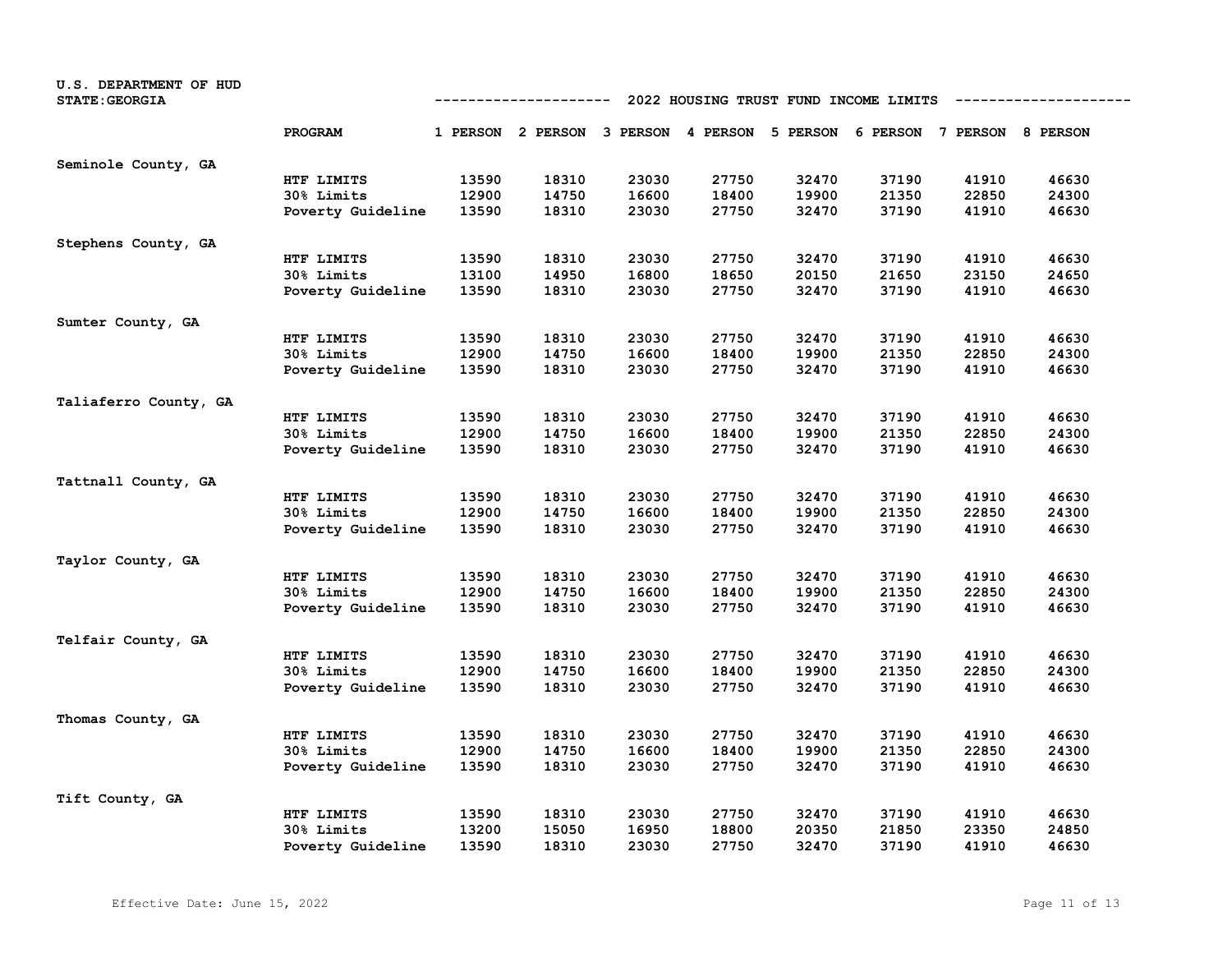| U.S. DEPARTMENT OF HUD<br><b>STATE: GEORGIA</b> | 2022 HOUSING TRUST FUND INCOME LIMITS<br>---------- |       |                                                                         |       |       |       |       |       |       |
|-------------------------------------------------|-----------------------------------------------------|-------|-------------------------------------------------------------------------|-------|-------|-------|-------|-------|-------|
|                                                 | PROGRAM                                             |       | 1 PERSON 2 PERSON 3 PERSON 4 PERSON 5 PERSON 6 PERSON 7 PERSON 8 PERSON |       |       |       |       |       |       |
| Toombs County, GA                               |                                                     |       |                                                                         |       |       |       |       |       |       |
|                                                 | HTF LIMITS                                          | 13590 | 18310                                                                   | 23030 | 27750 | 32470 | 37190 | 41910 | 46630 |
|                                                 | 30% Limits                                          | 12900 | 14750                                                                   | 16600 | 18400 | 19900 | 21350 | 22850 | 24300 |
|                                                 | Poverty Guideline                                   | 13590 | 18310                                                                   | 23030 | 27750 | 32470 | 37190 | 41910 | 46630 |
| Towns County, GA                                |                                                     |       |                                                                         |       |       |       |       |       |       |
|                                                 | HTF LIMITS                                          | 13590 | 18310                                                                   | 23030 | 27750 | 32470 | 37190 | 41910 | 46630 |
|                                                 | 30% Limits                                          | 12900 | 14750                                                                   | 16600 | 18400 | 19900 | 21350 | 22850 | 24300 |
|                                                 | Poverty Guideline                                   | 13590 | 18310                                                                   | 23030 | 27750 | 32470 | 37190 | 41910 | 46630 |
| Treutlen County, GA                             |                                                     |       |                                                                         |       |       |       |       |       |       |
|                                                 | HTF LIMITS                                          | 13590 | 18310                                                                   | 23030 | 27750 | 32470 | 37190 | 41910 | 46630 |
|                                                 | 30% Limits                                          | 13300 | 15200                                                                   | 17100 | 18950 | 20500 | 22000 | 23500 | 25050 |
|                                                 | Poverty Guideline                                   | 13590 | 18310                                                                   | 23030 | 27750 | 32470 | 37190 | 41910 | 46630 |
| Troup County, GA                                |                                                     |       |                                                                         |       |       |       |       |       |       |
|                                                 | HTF LIMITS                                          | 13850 | 18310                                                                   | 23030 | 27750 | 32470 | 37190 | 41910 | 46630 |
|                                                 | 30% Limits                                          | 13850 | 15800                                                                   | 17800 | 19750 | 21350 | 22950 | 24500 | 26100 |
|                                                 | Poverty Guideline                                   | 13590 | 18310                                                                   | 23030 | 27750 | 32470 | 37190 | 41910 | 46630 |
| Turner County, GA                               |                                                     |       |                                                                         |       |       |       |       |       |       |
|                                                 | HTF LIMITS                                          | 13590 | 18310                                                                   | 23030 | 27750 | 32470 | 37190 | 41910 | 46630 |
|                                                 | 30% Limits                                          | 12900 | 14750                                                                   | 16600 | 18400 | 19900 | 21350 | 22850 | 24300 |
|                                                 | Poverty Guideline                                   | 13590 | 18310                                                                   | 23030 | 27750 | 32470 | 37190 | 41910 | 46630 |
| Union County, GA                                |                                                     |       |                                                                         |       |       |       |       |       |       |
|                                                 | HTF LIMITS                                          | 14300 | 18310                                                                   | 23030 | 27750 | 32470 | 37190 | 41910 | 46630 |
|                                                 | 30% Limits                                          | 14300 | 16350                                                                   | 18400 | 20400 | 22050 | 23700 | 25300 | 26950 |
|                                                 | Poverty Guideline                                   | 13590 | 18310                                                                   | 23030 | 27750 | 32470 | 37190 | 41910 | 46630 |
| Upson County, GA                                |                                                     |       |                                                                         |       |       |       |       |       |       |
|                                                 | HTF LIMITS                                          | 13590 | 18310                                                                   | 23030 | 27750 | 32470 | 37190 | 41910 | 46630 |
|                                                 | 30% Limits                                          | 12900 | 14750                                                                   | 16600 | 18400 | 19900 | 21350 | 22850 | 24300 |
|                                                 | Poverty Guideline                                   | 13590 | 18310                                                                   | 23030 | 27750 | 32470 | 37190 | 41910 | 46630 |
| Ware County, GA                                 |                                                     |       |                                                                         |       |       |       |       |       |       |
|                                                 | HTF LIMITS                                          | 13590 | 18310                                                                   | 23030 | 27750 | 32470 | 37190 | 41910 | 46630 |
|                                                 | 30% Limits                                          | 12900 | 14750                                                                   | 16600 | 18400 | 19900 | 21350 | 22850 | 24300 |
|                                                 | Poverty Guideline                                   | 13590 | 18310                                                                   | 23030 | 27750 | 32470 | 37190 | 41910 | 46630 |
| Warren County, GA                               |                                                     |       |                                                                         |       |       |       |       |       |       |
|                                                 | HTF LIMITS                                          | 13590 | 18310                                                                   | 23030 | 27750 | 32470 | 37190 | 41910 | 46630 |
|                                                 | 30% Limits                                          | 12900 | 14750                                                                   | 16600 | 18400 | 19900 | 21350 | 22850 | 24300 |
|                                                 | Poverty Guideline                                   | 13590 | 18310                                                                   | 23030 | 27750 | 32470 | 37190 | 41910 | 46630 |